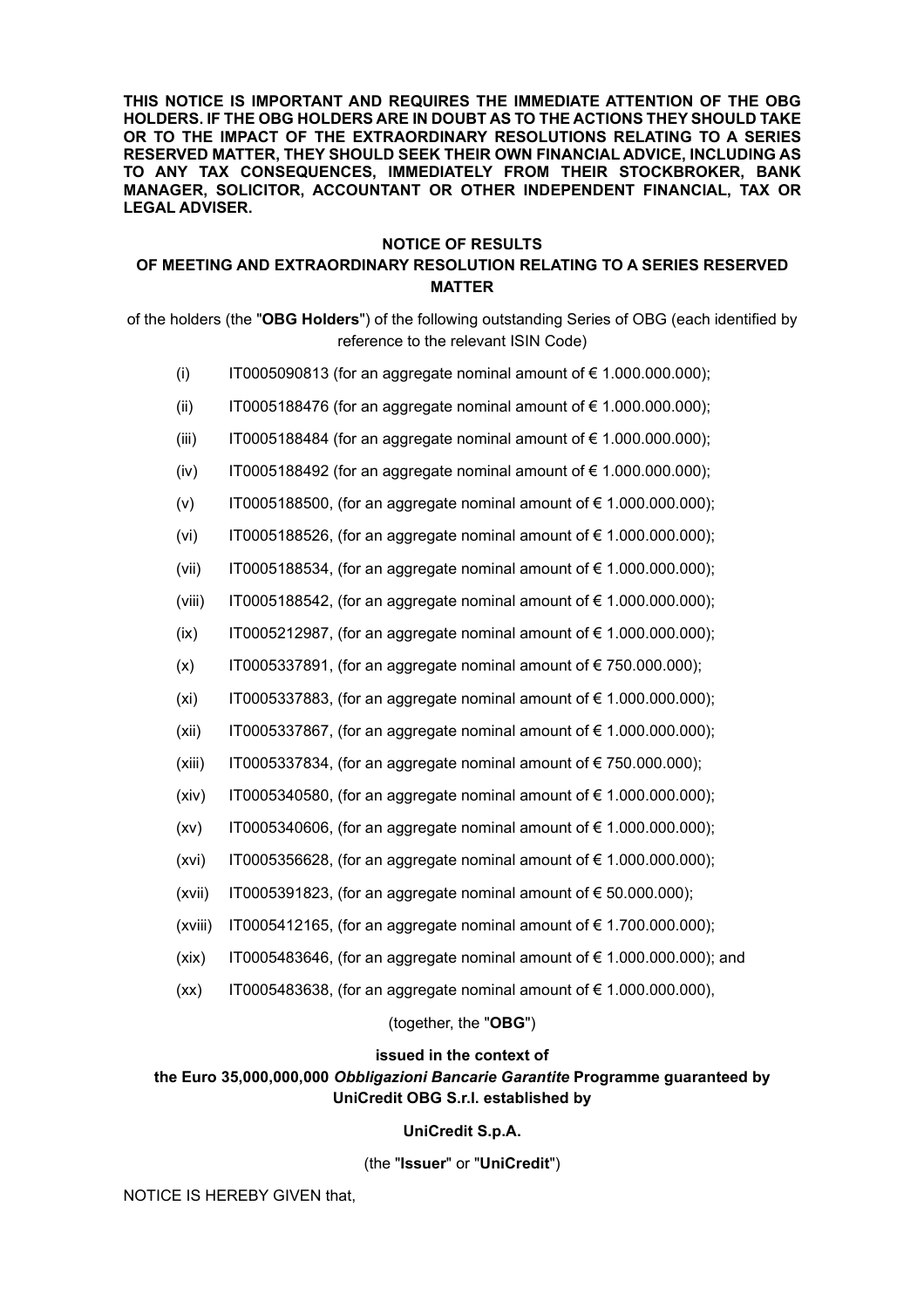- *(1)* the meeting (the " **Meeting**") of the OBG Holders was convened in accordance with Article 4 (*Convening a Meeting*) of the Rules of the Organisation of the OBG Holders (the "**Rules**") attached to the terms and conditions of the OBG (the "**Conditions**"). The notice for convening the Meeting (the "**Notice**") has been given through the systems of Monte Titoli and published on the website of the Luxembourg Stock Exchange on 22 April 2022;
- *(2)* the Meeting was held exclusively by way of audio-conference and/or video-conference, on 16 May 2022 at 11:00 am (Central European Time);
- *(3)* at the Meeting, out of a total of 195,200,000 votes cast (i.e. one vote in respect of each Euro 1.00, in accordance with Article 16.1(*Voting*) of the Rules and representing 1.12 per cent. of the Outstanding Principal Balance of the OBG present or represented at the Meeting), 195,200,000 votes (representing 100 per cent. of the Outstanding Principal Balance of the OBG casting their votes at the Meeting) were cast in favour of the Extraordinary Resolution relating to a Series Reserved Matter, whilst 0 votes (representing 0.00 per cent. of the Outstanding Principal Balance of the OBG casting their votes at the Meeting) were cast against the Extraordinary Resolution relating to a Series Reserved Matter;
- *(4)* furthermore, an aggregate amount of Euro 17,200,000,000 abstained from casting their vote in favour of or against the Extraordinary Resolution relating to a Series Reserved Matter and they were not included in the computation of the votes cast; and
- *(5)* as a consequence, the Extraordinary Resolution relating to a Series Reserved Matter was therefore duly passed as an "*Extraordinary Resolution*" relating to a "*Series Reserved Matter*" of all the relevant Series of OBG in accordance with Articles 15 (*Voting by pool*) and 24.1.2 of the Rules.

The terms of the Extraordinary Resolution are as follows:

"*THAT this Meeting of the holders of the following outstanding Series of OBG (each identified by reference to the relevant ISIN Code):* 

- *(i) IT0005090813 (for an aggregate nominal amount of € 1.000.000.000);*
- *(ii) IT0005188476 (for an aggregate nominal amount of € 1.000.000.000);*
- *(iii) IT0005188484 (for an aggregate nominal amount of € 1.000.000.000);*
- *(iv) IT0005188492 (for an aggregate nominal amount of € 1.000.000.000);*
- *(v) IT0005188500, (for an aggregate nominal amount of € 1.000.000.000);*
- *(vi) IT0005188526, (for an aggregate nominal amount of € 1.000.000.000);*
- *(vii) IT0005188534, (for an aggregate nominal amount of € 1.000.000.000);*
- *(viii) IT0005188542, (for an aggregate nominal amount of € 1.000.000.000);*
- *(xix) IT0005212987, (for an aggregate nominal amount of € 1.000.000.000);*
- *(x) IT0005314536, (for an aggregate nominal amount of € 1.000.000.000);*
- *(xi) IT0005337891, (for an aggregate nominal amount of € 750.000.000);*
- *(xii) IT0005337883, (for an aggregate nominal amount of € 1.000.000.000);*
- *(xiii) IT0005337867, (for an aggregate nominal amount of € 1.000.000.000);*
- *(xiv) IT0005337834, (for an aggregate nominal amount of € 750.000.000);*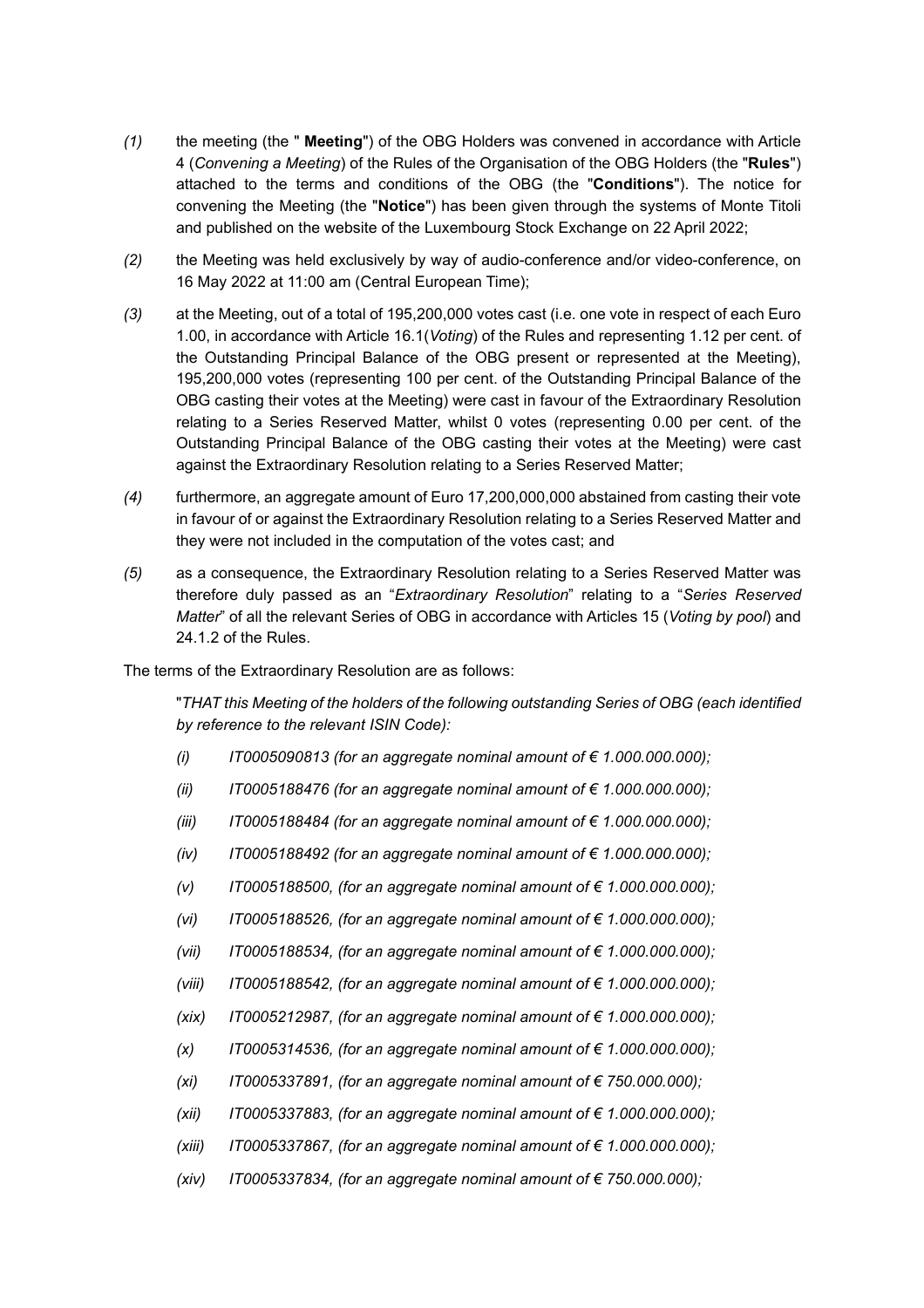- *(xv) IT0005340580, (for an aggregate nominal amount of € 1.000.000.000);*
- *(xvi) IT0005340606, (for an aggregate nominal amount of € 1.000.000.000);*
- *(xvii) IT0005356628, (for an aggregate nominal amount of € 1.000.000.000);*
- *(xviii) IT0005391823, (for an aggregate nominal amount of € 50.000.000);*
- *(xix) IT0005412165, (for an aggregate nominal amount of € 1.700.000.000);*
- *(xx) IT0005483646, (for an aggregate nominal amount of € 1.000.000.000); and*
- *(xxi) IT0005483638, (for an aggregate nominal amount of € 1.000.000.000),*

*(together, the "OBG")* 

*issued in the context of the Euro 35,000,000,000 Obbligazioni Bancarie Garantite Programme guaranteed by UniCredit OBG S.r.l. established by UniCredit S.p.A. (the "Issuer" or "UniCredit"),* 

### *HEREBY, by this Extraordinary Resolution relating to a Series Reserved Matter (adopted pursuant to article 24.1.2 of the Rules of the Organisation of the OBG Holders), resolves as follows:*

*(1) Instructions to the Representative of the OBG Holders to give its written consent to the OBG Guarantor* 

*to assent, authorise, direct and instruct the Representative of the OBG Holders to give its written consent to the OBG Guarantor pursuant to clause 8.2(vi) of the Intercreditor Agreement and article 31.4 of the Rules of the Organisation of the OBG Holders to: (i) amend the structure of the Programme so that*, in case of default of the Issuer to pay the relevant Final Redemption Amount of a Series on the applicable Maturity Date, the obligations of the OBG Guarantor to pay all or (as applicable) part of the relevant Final Redemption Amount payable on the applicable Maturity Date of that Series will be deferred for a maximum period of 12 months following the applicable Maturity Date*; (ii) amend the Intercreditor Agreement, the Conditions, the Portfolio Administration Agreement, the Master Definition Agreement, the OBG Guarantee and the Dealer Agreement substantially as set out in the master amendment agreement attached as schedule 1 to the request of consent letter from the OBG Guarantor dated 22 April 2022 (the "Request of Consent Letter") (the "Master Amendment Agreement"); (iii) amend the Final Terms relating to the Series 2015-1, the Series 2016-2, the Series 2016-3, the Series 2016-4, the Series 2016-5, the Series 2016-6, the Series 2016-7, the Series 2016-8, the Series 2016-9, the Series 2017-5, the Series 2018- 1, the Series 2018-2, the Series 2018-3, the Series 2018-4, the Series 2018-5, the Series 2018-6, the Series 2018-7, the Series 2019-1, the Series 2020-1, the Series 2022-1 and the Series 2022-2 substantially as set out in the final terms amendment agreement attached as schedule 2 to the Request of Consent (the "Final Terms Amendment Agreement"); and (iv)* enter into the Master Amendment Agreement, the Final Terms Amendment Agreement *and any other document, letter and/or agreement for the purpose to give effect to the Master Amendment Agreement and the Final Terms Amendment Agreement.* 

*(2) Instructions to the Representative of the OBG Holders to execute the Master Amendment Agreement and the Final Terms Amendment Agreement* 

*to assent, authorise, direct, instruct and grant all the powers to the Representative of the OBG Holders to enter into and execute in its own name and in the name and on behalf of*